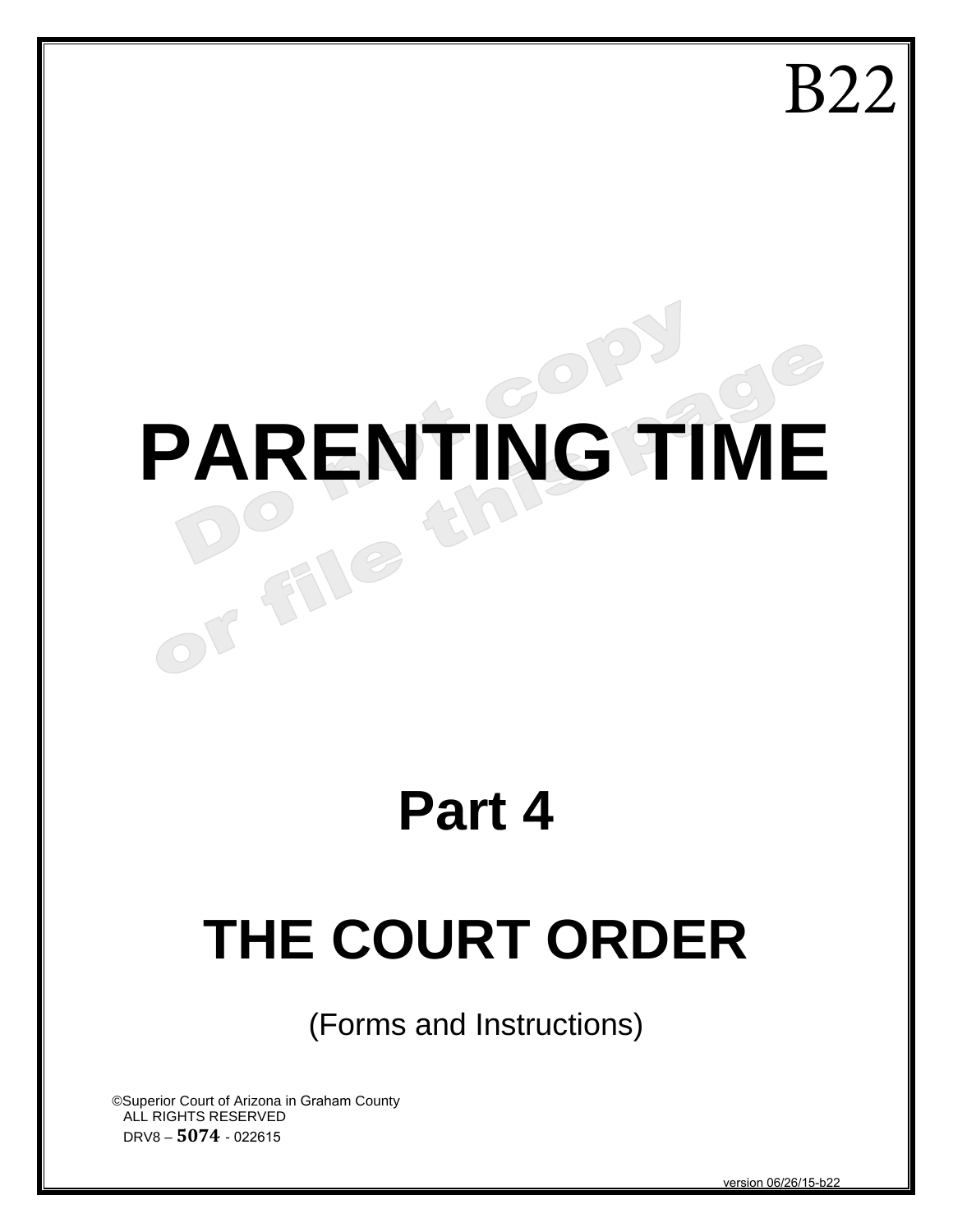SELF-SERVICE CENTER

# **PARENTING TIME**

# **PART 4: THE COURT ORDER**

**CHECKLIST** 

*You may use the forms and instructions in this packet if . . .*

- You or the other party filed a *"Petition to Establish Parenting Time,"* **AND**
	- You are going to a default hearing, or you both agree on the settlement terms of the court case, or you are going to a trial on what you disagree about, **AND**
- You are ready to complete the court papers about the final order.

**READ ME:** Consulting a lawyer before filing documents with the court may help prevent unexpected results. A list of lawyers you may hire to advise you on handling your own case or to perform specific tasks, as well as a list of court-approved mediators can be found on the Self-Service Center website.

©Superior Court of Arizona in Graham County<br>
ALL RIGHTS RESERVED **DRV8k-011713** ALL RIGHTS RESERVED

version 06/26/15-b22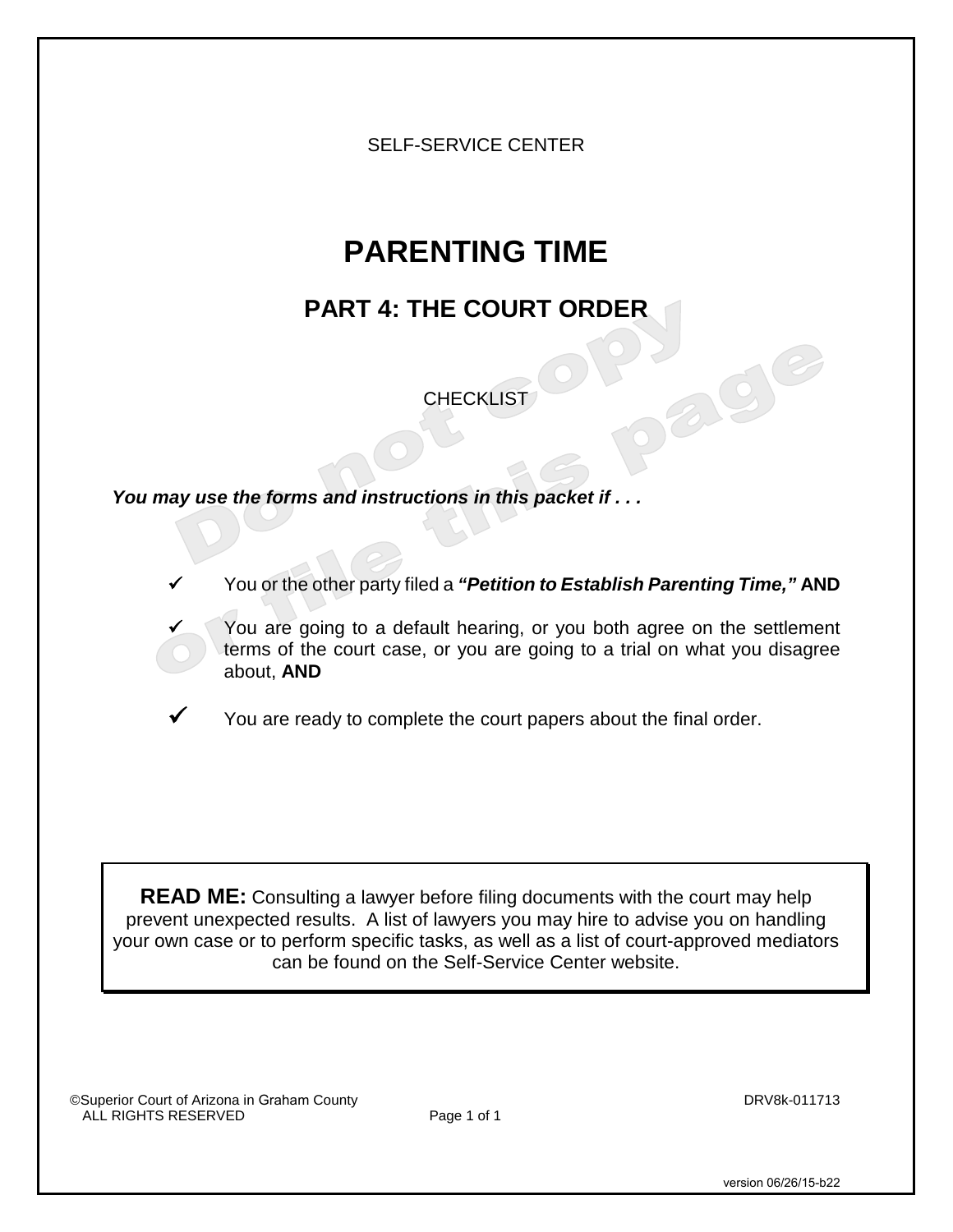#### SELF-SERVICE CENTER

# **INSTRUCTIONS: HOW TO FILL OUT THE COURT ORDER FOR PARENTING TIME**

*Important Notice: Do not complete this court order unless both parties agree to the order OR until you have a Default Hearing or Trial Date scheduled.*

The Order is the legal document that is the Judge's order on the court lawsuit. The signed Order is important because it determines the rights and responsibilities of both you and the opposing party. If either party does not follow the Order, then the other can ask the court for help in enforcing the terms of the Order.

This order is designed for parties who want to get a court order of Parenting Time. You **cannot** use this form to establish paternity, Legal Decision Making (custody), or support. Use this form **only** if you are the natural or adoptive parent of the child(ren) AND



You already have a court order establishing paternity, **OR**

You have a court order for child support.

If you want a court order for Legal Decision Making (custody) and Parenting Time, the court will also want to review the current child support order. If there is no order, the court will establish child support in this case or, if the child support order needs to be changed, the court will do so in this case.

#### **NOTE: USE THESE INSTRUCTIONS ONLY WITH AN ORDER FOR SUPPORT, LEGAL DECISION MAKING (CUSTODY) AND PARENTING TIME.**

#### **WHEN FILLING OUT ANY COURT FORMS, TYPE OR PRINT WITH BLACK INK ONLY!**

**IMPORTANT REMINDER!! Your Order should repeat as closely as possible what you requested in your Petition, unless the opposing party has provided written consent to any changes.** You **cannot** mark something different in the order from what you asked for in the petition, unless the change clearly benefits the opposing party. If you try to do this, the Judge or Commissioner will **not** sign the order. If you want to change your requests to the court, you must file an amended petition. It is a good idea to have your petition handy when you fill out the Order.

#### **The Court Findings:**

- 1. This states that the court has all information necessary to enter a Judgment and Order.<br>2. This states that this court is able to make the Orders relating to you and the opposing pa
- This states that this court is able to make the Orders relating to you and the opposing party.
- 3. This states that the court will make only those Orders that are legally proper under the circumstances of your case.<br>4. Print or type the full name of the Petitioner and the Respondent in the spaces provided, then put t
- Print or type the full name of the Petitioner and the Respondent in the spaces provided, then put the name of the child(ren) for whom Parenting Time/support is established and their date(s) of birth.
- 5. Write in the name of the person who has Legal Decision Making (custody) now. If it is someone other than mother or father, explain.
- 6. If you are asking for supervised or no Parenting Time for the other party, you must have a very good reason. Write that reason in here.

#### **The Judgment and Order: "It Is Ordered That . . . "**

- 1. Complete the Parenting Time plan here. Use the Petition as your guide -- you cannot write in something you did **not** ask for in the Petition, unless the other party agrees.
- 2. If you are asking for supervised Parenting Time, explain why.
- 3. If you want supervised Parenting Time, write in all the details about how that will be handled.
- 4. If there is any other order you want, write it in.

#### **Judge's signature, and copy for other party:**

You do not have a valid court order **until** the Judge signs and dates the original order, which will occur at or after the default hearing or at the trial on the case. Be sure to get a certified copy of the signed order for your records. Also, if the other party does not have a copy, mail a copy of the signed and dated order to him or her.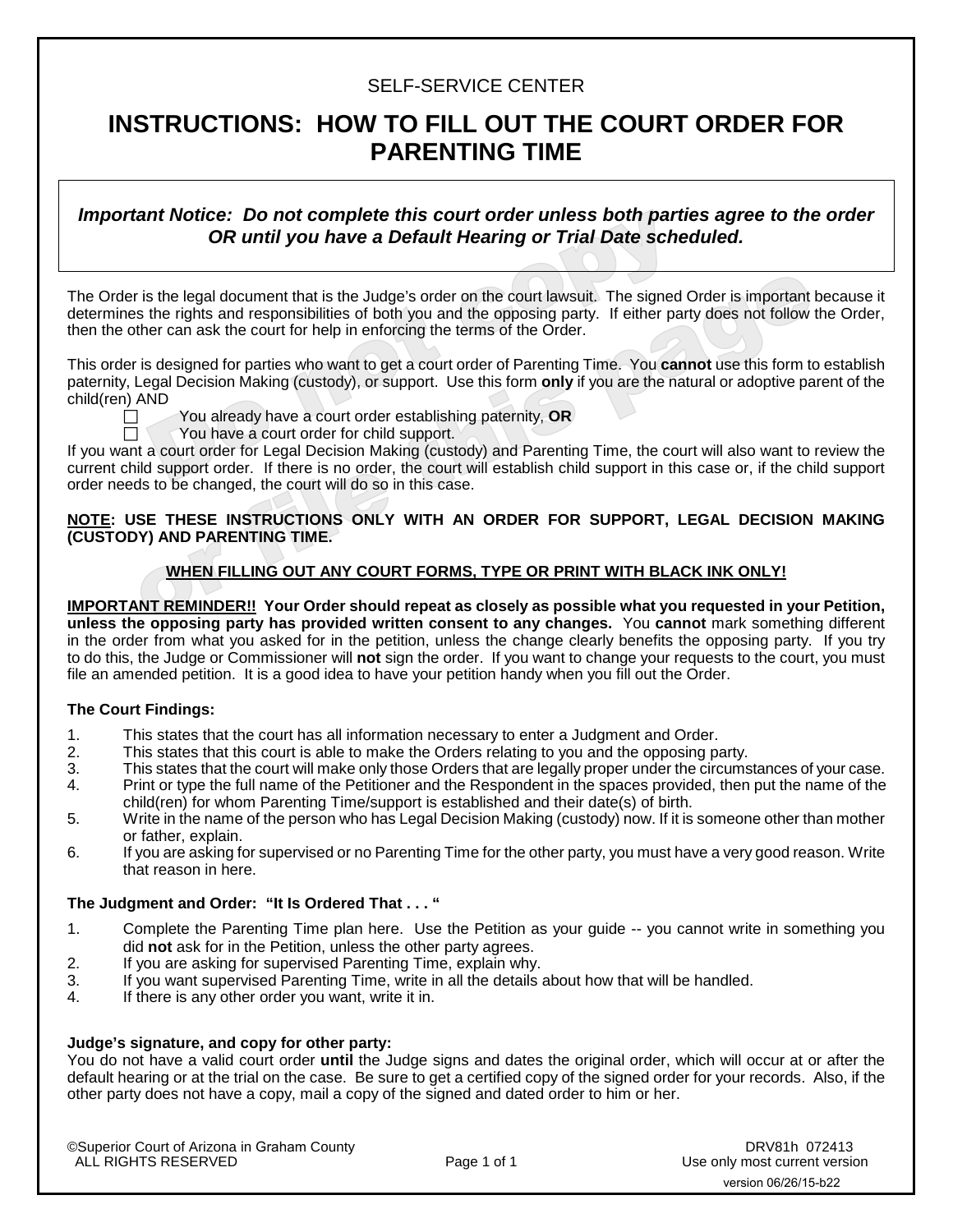| Lawyer's Bar Number: Exercise of the Second Second Second Second Second Second Second Second Second Second Second Second Second Second Second Second Second Second Second Second Second Second Second Second Second Second Sec | FOR CLERK'S USE ONLY |
|--------------------------------------------------------------------------------------------------------------------------------------------------------------------------------------------------------------------------------|----------------------|
|                                                                                                                                                                                                                                |                      |
| Self, without a Lawyer or $\Box$ Attorney for<br>Petitioner OR  <br>Representing                                                                                                                                               | Respondent           |

# **SUPERIOR COURT OF ARIZONA IN GRAHAM COUNTY**

**Petitioner's Name**

**Case Number:**

## **ORDER FOR PARENTING TIME**

**Respondent's Name**

## **THE COURT FINDS:**

- **1.** This case has come before this court for a final Order. The court has taken all testimony needed to enter final Orders.
- **2.** This court has jurisdiction over the parties under the law.
- **3.** Where it has the legal power to do so and where it is applicable to the facts of this case, this court has considered, approved, and made Orders relating to legal decision making (custody), support, Parenting Time, and expenses related to birth of the child(ren).
- **4. This order applies to the following child(ren):**

**NAME(s) DATE(s) OF BIRTH(s)**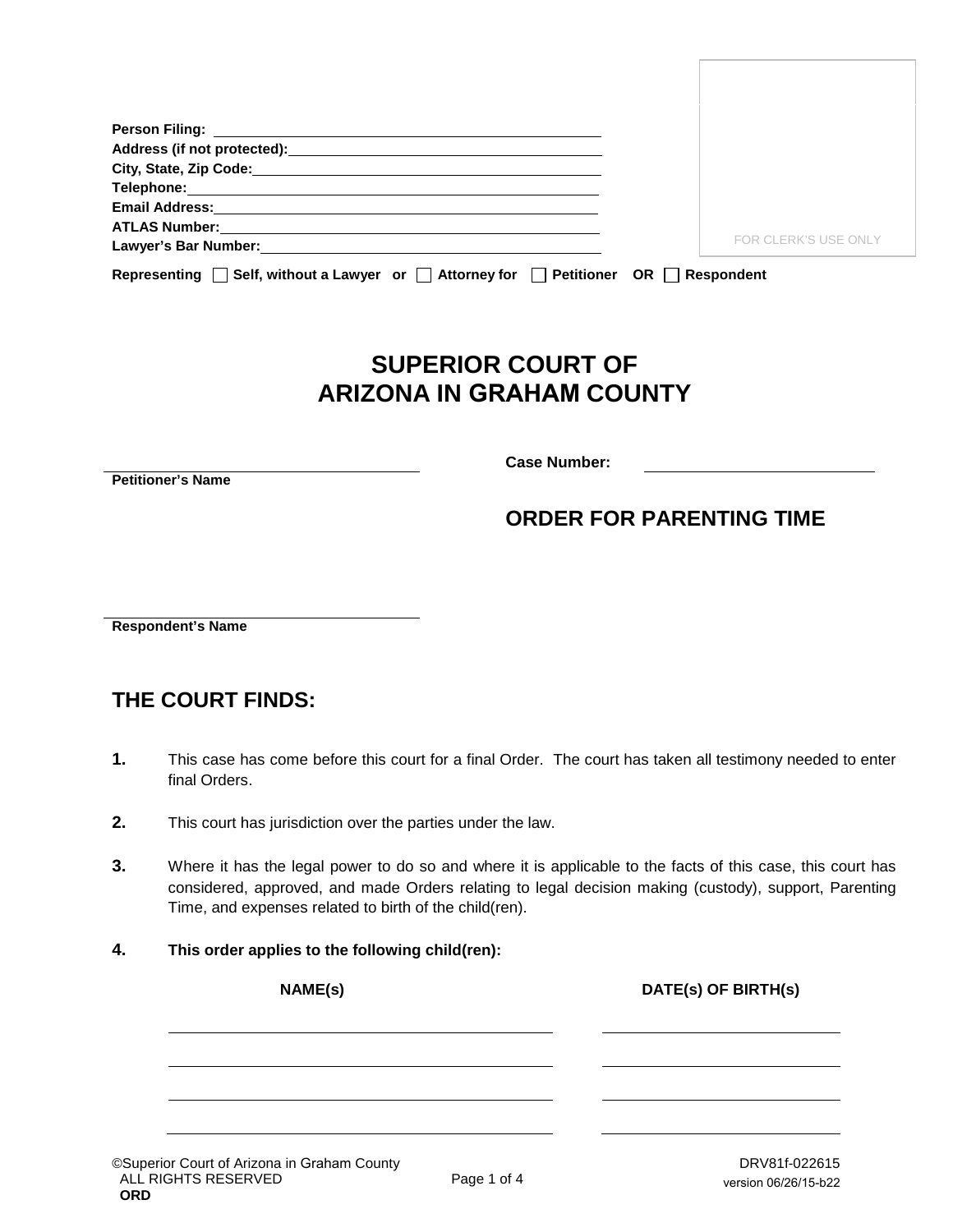|    | $\mathsf{L}$ | Other (name) _<br>as a result of (explain court case or<br>government action or other reasons child(ren) is/are in custody of someone other than parent):                                        |
|----|--------------|--------------------------------------------------------------------------------------------------------------------------------------------------------------------------------------------------|
|    |              |                                                                                                                                                                                                  |
|    |              |                                                                                                                                                                                                  |
|    |              |                                                                                                                                                                                                  |
| 6. |              | <b>PARENT INFORMATION PROGRAM.</b>                                                                                                                                                               |
|    | Α.           | Mother $\Box$ has attended the Parent Information Program as evidenced by the Certificate of<br>Completion in the Court file, OR                                                                 |
|    |              | Mother $\Box$ has not attended the Parent Information Program class and $\Box$ shall be denied any<br>requested relief to enforce or modify this Order until Petitioner has completed the class. |
|    | <b>B.</b>    | Father I has attended the Parent Information Program class as evidenced by the Certificate of<br>Completion in the Court file, OR                                                                |
|    |              | Father $\Box$ has not attended the Parent Information Program class and $\Box$ shall be denied any<br>requested relief to enforce or modify this Order until Respondent has completed the class. |
| 7. |              | (Check And Complete Below Only If Supervised Parenting Time Or No Parenting Time Is Ordered)                                                                                                     |
|    |              | Supervised Parenting Time or □ No Parenting Time between minor children and                                                                                                                      |
|    |              | $\Box$ the Mother OR $\Box$ the Father is in the best interests of the minor children, because: (Explain.)                                                                                       |
|    |              |                                                                                                                                                                                                  |
|    |              |                                                                                                                                                                                                  |
|    |              |                                                                                                                                                                                                  |
|    |              |                                                                                                                                                                                                  |
|    |              | <b>THE COURT ORDERS:</b>                                                                                                                                                                         |
|    |              | 1. PARENTING TIME AS FOLLOWS: (Check only one.)                                                                                                                                                  |
|    |              |                                                                                                                                                                                                  |

 $\Box$ **Reasonable parenting time** rights to the  $\Box$  Mother OR  $\Box$  Father

**Supervised parenting time** between the children and  $\Box$  Mother OR  $\Box$  Father,

 $\Box$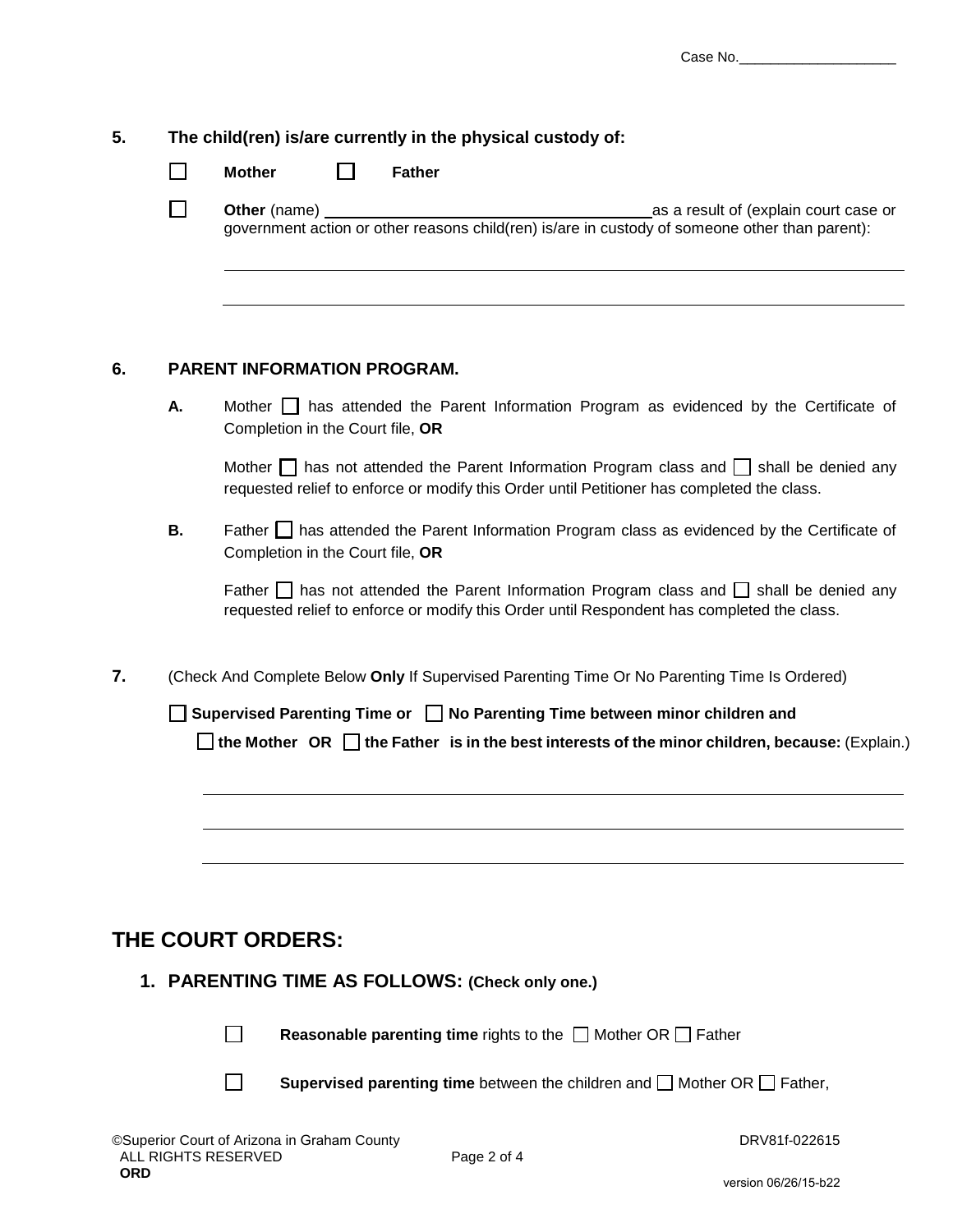| Case No. |
|----------|
|----------|

|                          | a. Name of person to supervise:<br>(if applicable)                                                                                                 |
|--------------------------|----------------------------------------------------------------------------------------------------------------------------------------------------|
|                          | b. Parenting time is restricted as follows:                                                                                                        |
|                          | c. Cost of supervised parenting time (if applicable) to be paid by:<br>$\Box$ Mother<br>$\Box$ Father, OR<br>$\Box$ Shared equally by the parties. |
|                          | <b>OTHER ORDERS related to Parenting Time:</b>                                                                                                     |
|                          | TRANSPORTATION will be provided by (name):                                                                                                         |
| as follows: (explain)    |                                                                                                                                                    |
|                          |                                                                                                                                                    |
|                          |                                                                                                                                                    |
|                          | During WEEKENDS (explain specifically)                                                                                                             |
|                          |                                                                                                                                                    |
| $\overline{\phantom{a}}$ | During the SUMMER MONTHS OR SCHOOL BREAKS: (explain specifically)                                                                                  |
|                          |                                                                                                                                                    |
|                          |                                                                                                                                                    |
|                          | FOR HOLIDAYS AND BIRTHDAYS: (explain specifically)                                                                                                 |
|                          |                                                                                                                                                    |

**ORD**